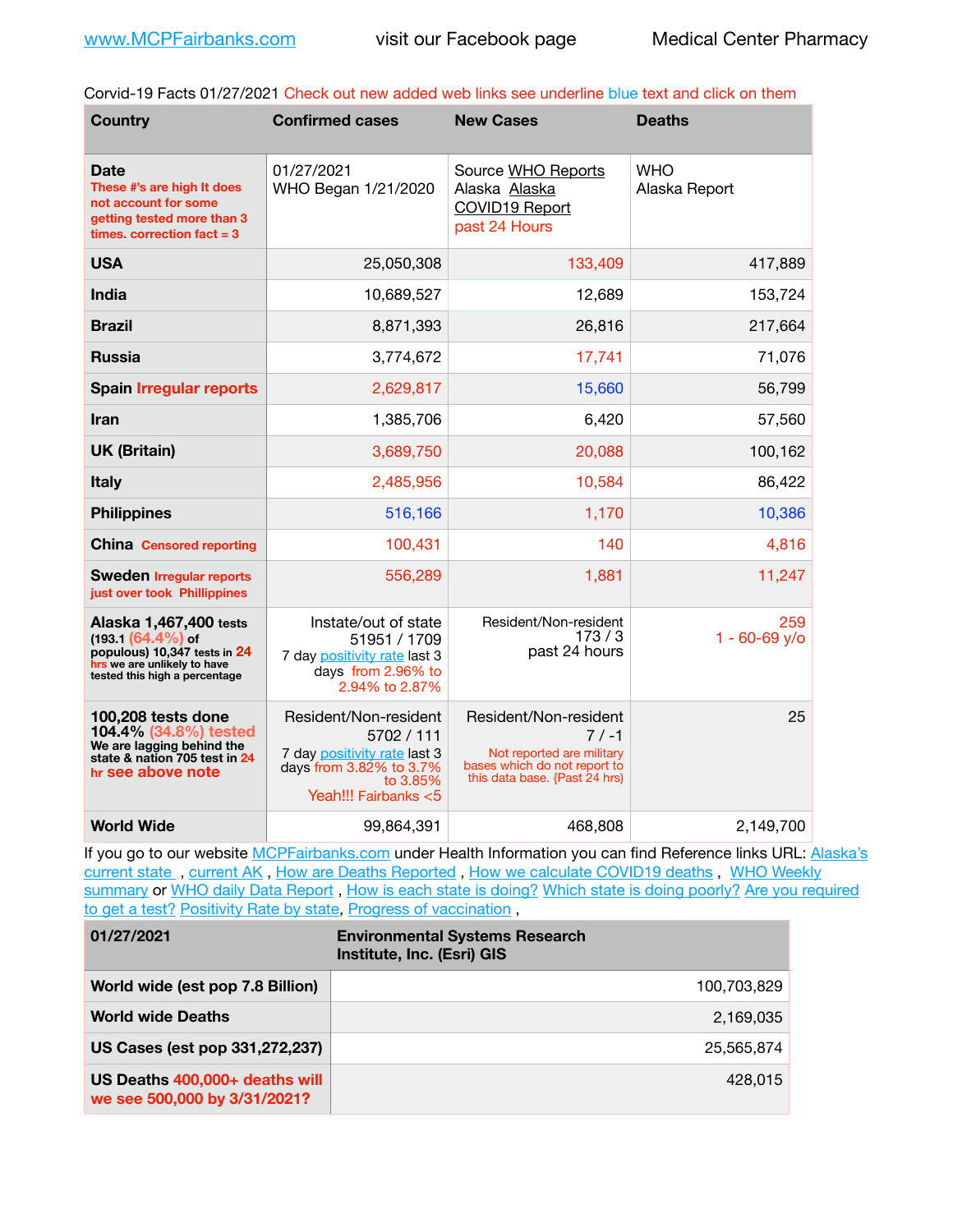## Impact of COVID-19 on the US Healthcare system

Estimated US Population 331.3 million 154.5% (51.5%) have been tested (511.3 million)

Estimated 5% of US population will test positive for Covid-19 16.56 million (currently 25.6 Million (7.72%) of population tested positive vs Alaska 6.84%) we have currently tested an est. 511.3 million based on 25.6 mill that have tested positive discount some of these numbers by 67% to account for multiple testing of same person.

If 8% will require hospitalization of the 16.56 million positive cases, we would need 1.325 million beds. Estimated by the American Hospital Association there are 800,000 staffed beds available.

The US has 2.8 hospital beds per 1000 our needs could be 56, China had 4.3, Italy 3.2, South Korea 12.3

The USNS Mercy and Comfort added **8.2000** staffed beds, not ICU Of these estimated to be admitted to ICU 960,000, to ICU beds The US has 16,000 ICU beds we have 68,000-85,000 beds US could need 299,000 beds with ventilators  $\leq 16,000$  ventilators

 The Needs

**Summation:** Estimated needs could be 1.325 million hospitalized beds for just COVID-19 patients alone. If positives represents 5% of test run, then approximately 508.5 million have been tested, we have no idea how many tests have been run or how many multiple tests conducted on the same person, resulting in 25.6 million positive tests run with 428015 with 3325 deaths in the past 24 hours, ave 2740/day. In AK, with 51,951 positive cases 6.84% of Alaska, 1176 hospitalizations, and 259 deaths. Hospitalization rate is 2.26% of those that test positive, Death Rate 0.498% overall or 22.05% of those hospitalized.

Normal ICU stay 5-7 days, estimated ICU stay for COVID-19 2-3 weeks and they could tie up a ventilator for that length of time also, helping only 1/3 as many patients.

This is why we need to flatten the curve by social spacing and only essential travel.

Expected Death (these are just estimates based on other countries) if 5% of the US Population (16.56 million) test positive we are now at 23.7 million positive and if

1% die = 165,600 people

2% die = 311,200 people

3% die = 496,800 people

6% die = 993,600 people obviously we have passed the 1.325 million positive cases we are 21.5million so if 5% of the US population (16.56 million) test positive and 6% of those die = 993,600 deaths if no vaccine, or if 3.09% (511,704) will die, we are 77.3% of the way there in 44 weeks.

 World wide death rate of positive tests actually 2.15%. The US is at 428015 1.67% of those actually tested positive, that is 72% lower death rate than when we started in 3/2020 , started at 6%. There are 7.8 Billion people in the world 331 million live in the US (4.2% of the world's population) 7.72% have tested positive. The US deaths represents 19.73% of the world's death numbers and 25.39% of worldwide confirmed cases. In comparison to the flu in the US

CDC Estimates. From 2010 to 2016, the flu-related death rate was between 12,000 and 56,000, with the highest season being 2012 to 2013 and the lowest being 2011 to 2012. Most deaths are caused by complications of the flu, including pneumonia or a secondary bacterial infection of the heart or brain. or 2,000 to 9,333 per year. In 2020 in the US has 19 million cases 180,000 hospitalized and 10,000 (0.052%) have died, typically it is 2% will die, compared to 1.67% with COVID19. 154.5% (US), 193.1% (Alaska), & 104.4% (Fbks) are still too few to protect us from future outbreaks. Experts feel that we need either need people to get infected with the virus and develop antibodies or get vaccinated to create immune antibodies to protect us, that we need >60% of the population to have positive antibody tests and preferably 70-90%, one expert felt they would not feel confident til >85% were positive, to give assurance (herd immunity) in order to go without masks and social distancing. NY City seems to have the highest number at 20%. Testing is so important. Currently we are testing at 46.69 Million tests per month. At this rate to test everyone once it will take 7.03 months or over 0.6 years. To test 3 times it would take 21.09 months or 1.76 years

The Flu (Influenza kills approximately 1-2% of those infected, SARS killed 800 people total, COVID19 appears to kill 1.67% of those that test positive or 17% less deadly than the flu and seems to be more contagious. (Seems to spread more readily)

Alaska has 51951 so far, 5702 in Fairbanks or 1 of every 9 of Alaskans, and with 25 of 259 deaths 1 in 10, the first case was transient foreign airline crew member. Interesting, the Source of Alaska's SARS-Cov2 virus originated not from East Asia by travelers or the west coast (Washington where it was first observed) , but came from the east coast of the US, and they were inoculated first from Europe, accordingly from New York's Governor and CDC. Currently 36 Variants known, only 5 of major concern in the US. (Europe's (china's)) Primary, plus an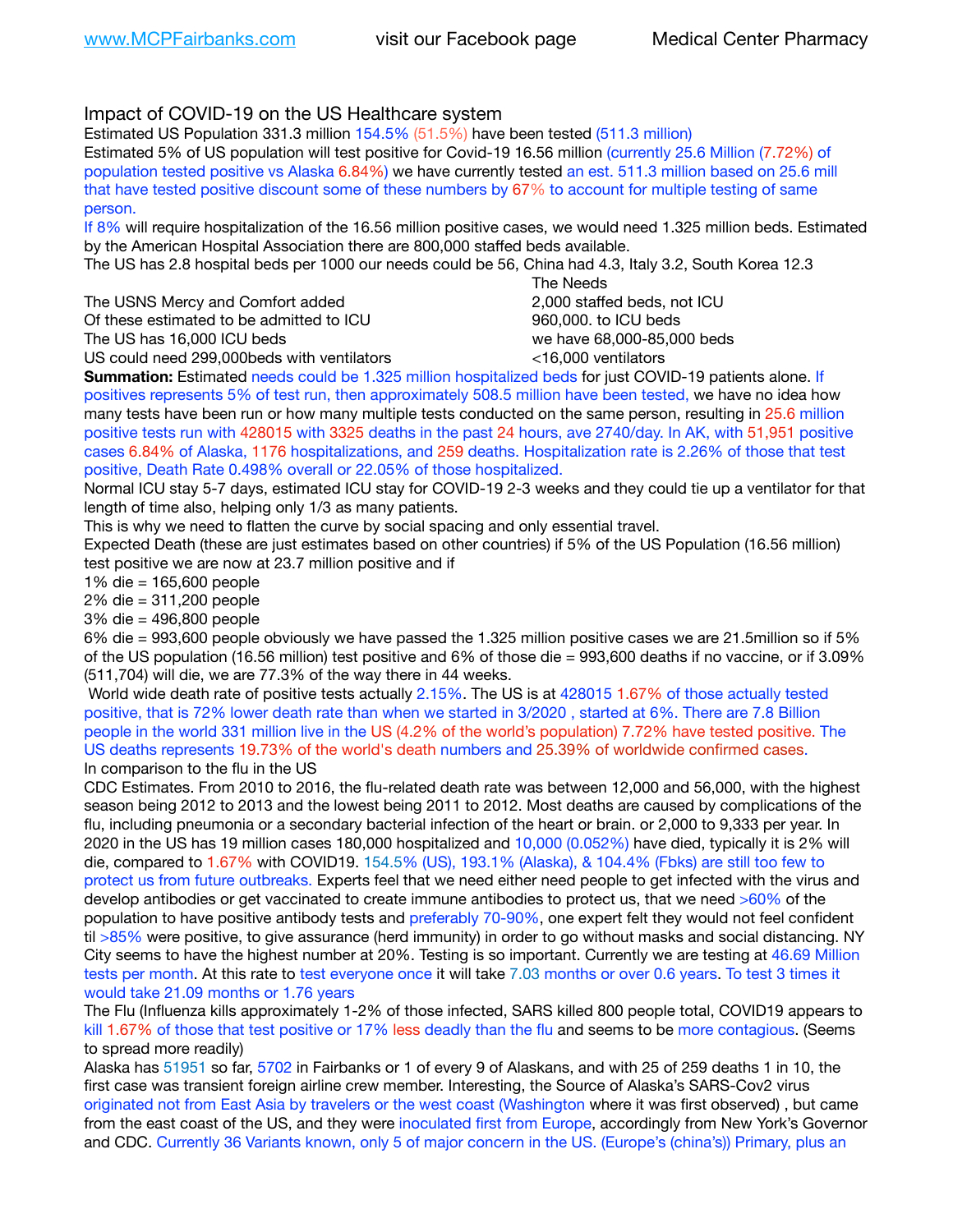### Ohio variant (COH.20G/501Y), and (26) a  $\underline{\mathsf{UK}}$  (B.1.1.7), (7) South African (1.351), and (2) Brazil (P.1), we only see Europe's (China) variant and UK in Alaska so far.

**Best practice protection** is good personal Hygiene do not touch eyes, nose, mouth, wash hands frequently for at least 20-30 seconds, before you touch your face, and observe personal spacing of 6-18 feet. Remove your shoes in your house, frequently clean surface areas, let the cleaner sit 15-20 sec before wiping off. **We are recommending to wear any kind of mask.**

Drug treatment is being researched, but as yet not been verified, only suggested. Best to isolate those sick and isolate those most susceptible (old and preconditioned with risk factors)

**Risk factors:** Cardiovascular disease (56.6%), Obesity (41.7%), Diabetes (33.8%), age >60, respiratory problems, especially smokers or those who vape, High Blood Pressure

If you have been exposed self isolate for 2-4 weeks

One episode in China, a man tested negative for 27 days before showing symptoms. So Isolation may want to be considered up to 4 weeks not just 2 weeks.

Italy 1 in 10 positive cases admitted to ICU due to Hypoxic failure requiring mechanical ventilation. In NY it was 1 in 7 that required hospitalization, of the 5700 hospitalized 2634 were discharged (79% (2081)) or added (21%(553)), 9 in 10 put on a ventilator died.

Public policy development and education is important. **How Long does Covid-19 stay on objects** Air (droplets in air, sneeze/cough) up to 3 hours

| Copper                           | 4 hrs    |                            |  |
|----------------------------------|----------|----------------------------|--|
| skin (SARS-COV2)                 | 9.04 hrs | (Influenza virus 1.82 Hrs) |  |
| droplets on skin (sneeze)        | 11 hours |                            |  |
| Cardboard (Amazon Box)           | 24 hrs   |                            |  |
| Plastic surfaces/Stainless Steel | 72 hours |                            |  |





Updated graph numbers.

| Project outward                     |  |                        |
|-------------------------------------|--|------------------------|
| Exhalation can spray 1.5 m (4.9 ft) |  |                        |
| spittle (droplets)                  |  |                        |
| Coughing                            |  | $2 \text{ m}$ (6.6 ft) |
| Sneeze                              |  | 6 m (19.7 ft)          |
| Development of immune response      |  |                        |

Early viral testing tests to see if you currently have the virus.

Later antibody testing tells us if you have been exposed and survived. But does not tells us if you have immunities to the virus. We will need to have both tests done in order to open the community..

Viral Antigen and Viral RNA tells us you have the disease and can spread the disease and can or are currently sick.

IgM (short term) and IgG (long term antibodies) tells us you have experienced the virus or had the vaccine, and got over it. You may be resistant if your [antibody levels](https://www.cdc.gov/coronavirus/2019-ncov/lab/resources/antibody-tests.html) are high enough. [Current](https://l.facebook.com/l.php?u=https://www.itv.com/news/2020-10-26/covid-19-antibody-levels-reduce-over-time-study-finds?fbclid=IwAR3Dapzh1qIH1EIOdUQI2y8THf7jfA4KBCaJz8Qg-8xe1YsrR4nsAHDIXSY&h=AT30nut8pkqp0heVuz5W2rT2WFFm-2Ab52BsJxZZCNlGsX58IpPkuVEPULbIUV_M16MAukx1Kwb657DPXxsgDN1rpOQ4gqBtQsmVYiWpnHPJo2RQsU6CPMd14lgLnQnFWxfVi6zvmw&__tn__=-UK-R&c%5B0%5D=AT1GaRAfR_nGAyqcn7TI1-PpvqOqEKXHnz6TDWvRStMnOSH7boQDvTiwTOc6VId9UES6LKiOmm2m88wKCoolkJyOFvakt2Z1Mw8toYWGGoWW23r0MNVBl7cYJXB_UOvGklNHaNnaNr1_S7NhT3BSykNOBg) View of [antibodies/immunity](https://www.livescience.com/antibodies.html)[.](https://www.itv.com/news/2020-10-26/covid-19-antibody-levels-reduce-over-time-study-finds) We have tested currently 193.1% (64.4%) of the Alaskan population and over little over 154.5% (51.5%) of the US population, discount these numbers by 67% to reflect multiple testing of the same person. To be safe, we need at least 25% to see if we are making progress,  $60\%$  to [barely qualify](https://www.nature.com/articles/d41586-020-02948-4) to be safe, and [70-90%](https://www.mayoclinic.org/herd-immunity-and-coronavirus/art-20486808) to be assured we will not see a second wave of sickness.

Some experts will [not feel safe til we are at 85%.](https://www.bannerhealth.com/healthcareblog/teach-me/what-is-herd-immunity)

Three types of clinical laboratory COVID-19 or SARS-CoV-2 tests are being developed:

Molecular Gene sequencing (current method), Viral antigen (testing parts of the virus), Host antibody tests (serology). They detect the virus in different ways.

Mask & [Mask Usage:](https://www.nationalgeographic.com/history/2020/03/how-cities-flattened-curve-1918-spanish-flu-pandemic-coronavirus/) N95 filter out 95% of the particles in the air 3 microns in size or larger.

Mold sizes are about 10-12 microns in size. Bacteria are larger, so is dust

Gas molecules and viruses are smaller. PM2.5 are 2.5 microns in size.

**Viruses** can be 1 micron in size, 0.3 micron in size, or 0.1 microns in size, so they **will pass right through**. **We recommend wearing any mask, the mask may provide up to 5 times the protection** ver **wearing no mask at all**. It still **does not protect** the wearer from contracting the infection, it **can inhibit** the spreading, something is **better than nothing at all**.

**Remember there is a clean side ( the side towards you) and a dirty side,** the side to the contaminated air is dirty. If you are COVID positive then this is reversed. When handling the mask, do not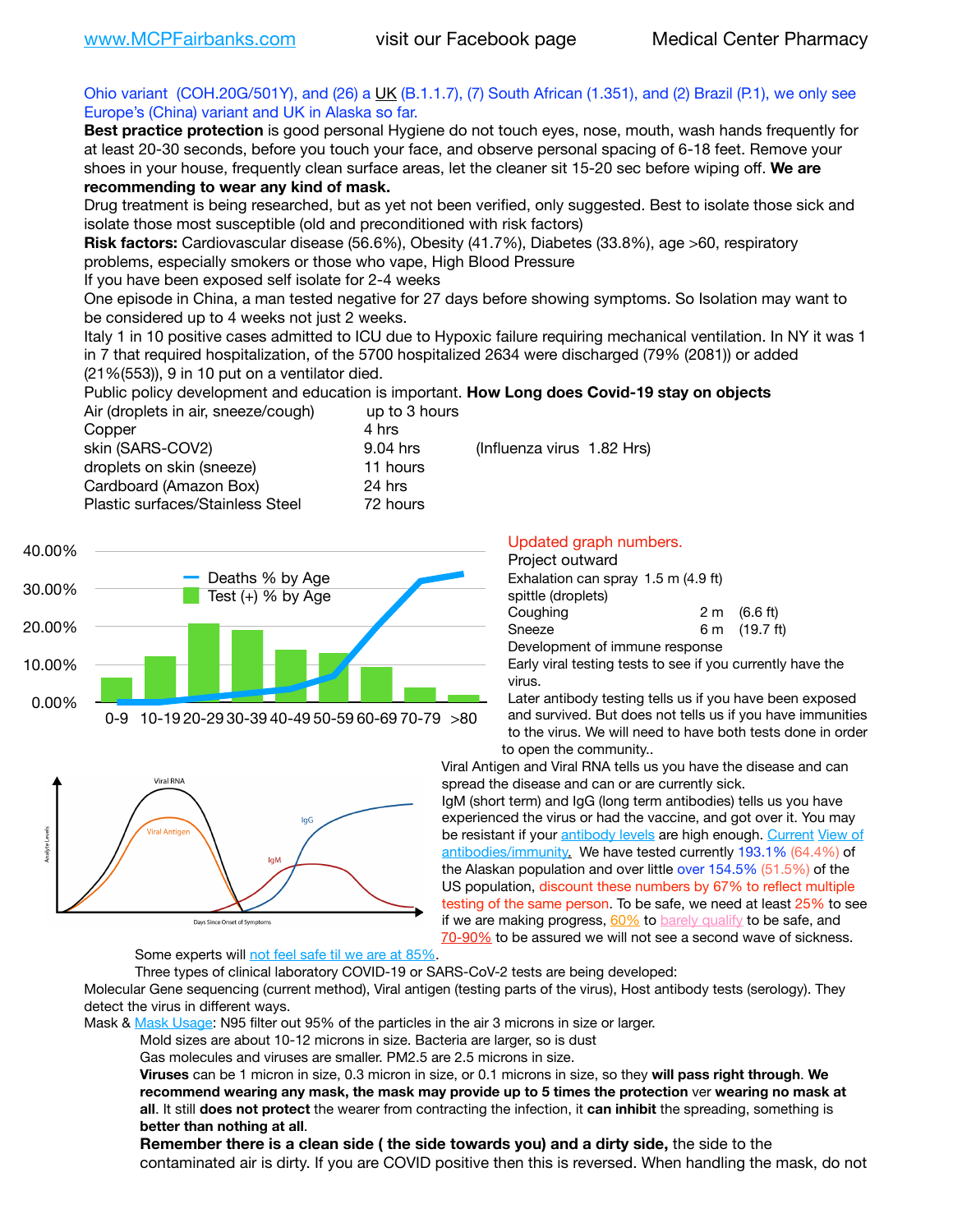touch the dirty side and then touch your face, Wash properly your hands first after touching the dirty side before touching your face. If you are infected the dirty side is the inside surface of the mask. Wash your homemade mask in hot water wash >133F (for at least 10 minutes) and rinse to sanitize with high heat >133F Plus and a weak bleach or peroxide (not Both) the mask. Daily if possible. If you are a frontline health care provider with a homemade fabric mask 2 hours. Do not touch the dirty side.

**Alcohol solutions** should be 60-80% alcohol **70%** is optimal. **Keep wet and rub 30 seconds**, or Happy Birthday song sung 3 times. **Hydrogen peroxide diluted to 2%** or 4 teaspoonful per quart of water (20ml per 946ml) Bleach the same ratio **Vinegar and ammonia are good cleaning agents, but not disinfectants**. **Do not mix** any of these agents together, toxic fumes can result. **Disinfectants, in order to be effective**, should remain on the applied surface, to be cleaned moist **(wet) for 30 seconds to 4 minutes** depending on material. Caution may dissolve glue or adhesives or bleach and discolor items, check with manufacturers. Do not let it get inside electronic devices. UV (10 minutes), [UV light](http://www.docreviews.me/best-uv-boxes-2020/?fbclid=IwAR3bvFtXB48OoBBSvYvTEnKuHNPbipxM6jUo82QUSw9wckxjC7wwRZWabGw) only kills where it can see.

#### **Myths**

Taking hot baths, using colloidal silver, eating garlic soup, gargling with bleach are not proven to be effective. We have already seen using chloroquine taking the wrong form in the wrong dose can be fatal, one death and one critically injured. (see Arizona couple after listening to the president)

**We have heard of all kinds of cures.** To date there is no curative or preventative treatments, only supportive therapy. At this point there is **no proof** that Quinine, zinc, Hydroxychloroquine, Chloroquine, or Vitamin C works. As they say wives-tale at best, irresponsible reporting most likely. We have seen no information that they work, ineffective dosing issues, over-dosing issues, permanently killing the senses of smell or taste, inappropriate usage, cardiac arrhythmias, and death from the usage of these agents have been reported.

The virus may die out with heat of summer, or cold weather, this is a myth, There are a couple of studies at show the virus can withstand 98F. We know the body tries to use up to 104F to potentiate our immune system, to kill viruses. Taking NSAID, Aspirin, Ach-Inhibitors, Arb's and you get the COVID-19 infection are not contraindicated and no clinical evidence that says you should stop any of these classes of medications. It would be misguided and ill advised if you did so In other words, Unless your doctor makes changes, keep taking your medications unless told to do otherwise.

As of 12/21/20, DHSS is aware of 11 reports regarding possible allergic reactions from Alaska's hospitals to CDC: Bartlett Regional Hospital (8), Providence Alaska (2) and Fairbanks Memorial Hospital (1). Two were identified as anaphylaxis and one of those resulted in hospitalization for ongoing monitoring. In the other three cases, symptoms were mild and not considered anaphylaxis. Symptoms have resolved in all cases and the hospitalized patient has been discharged and is doing well. The CDC said there appears to be no obvious geographic clustering of these reactions, nor was a specific production lot involved. People who experience anaphylaxis after the first dose should not receive a second dose, according to CDC recommendations.

| <b>Conflict</b>                                       | <b>Combat Death</b> | Past 24 hours |
|-------------------------------------------------------|---------------------|---------------|
| <b>Revolutionary War</b>                              | 8,000               |               |
| <b>Civil War</b>                                      | 214,938             |               |
| World War I                                           | 53,402              |               |
| <b>World War II</b>                                   | 291,557             |               |
| <b>Korean Conflict</b>                                | 33,686              |               |
| Vietnam                                               | 47,424              |               |
| <b>Gulf War</b>                                       | 149                 |               |
| Afghanistan                                           | 1,833               |               |
| Iraq                                                  | 3,836               |               |
| <b>1918 Flu</b>                                       | 675,000             |               |
| 9/11 deaths                                           | 2,977               |               |
| <b>COVID19 deaths from</b><br>1/20/2020 to 01/27/2021 | 428,015             | 3,325         |

Magnitude of Death Comparison

Check our website [www.MCPFairbanks.com](http://www.MCPFairbanks.com) for the 13 testing sites in the interior of Alaska.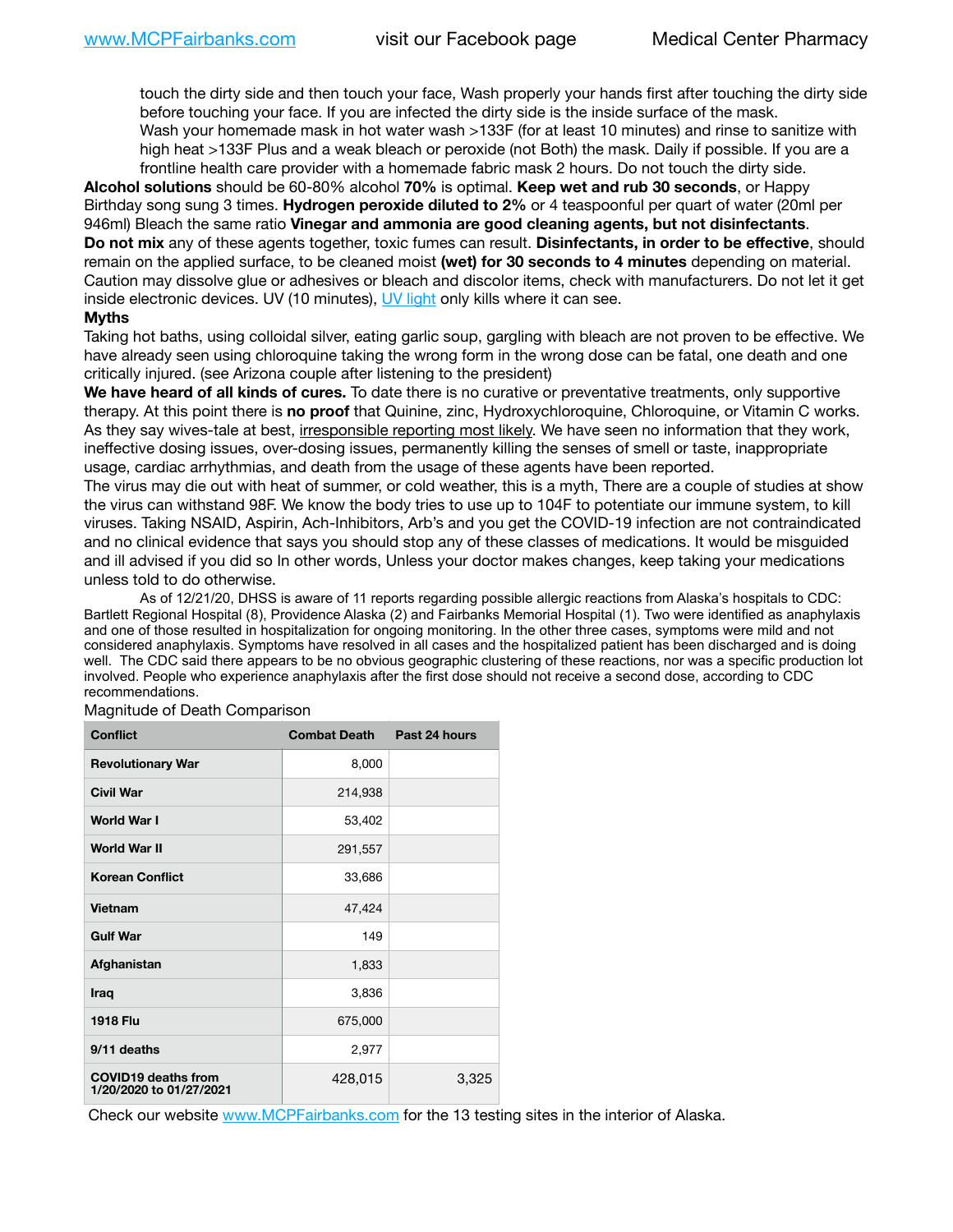| Group                                               | Alaska COVID19 Vaccine plan 12/30/2020<br>update as of 1/27/2021                                                                                                                                                                                                                                                                                                                                                                                                                                                                                                                                                                                                                              | Who can get the<br>vaccines?<br><b>Availability</b>                                                                          |
|-----------------------------------------------------|-----------------------------------------------------------------------------------------------------------------------------------------------------------------------------------------------------------------------------------------------------------------------------------------------------------------------------------------------------------------------------------------------------------------------------------------------------------------------------------------------------------------------------------------------------------------------------------------------------------------------------------------------------------------------------------------------|------------------------------------------------------------------------------------------------------------------------------|
|                                                     | Who is in this group                                                                                                                                                                                                                                                                                                                                                                                                                                                                                                                                                                                                                                                                          |                                                                                                                              |
| Phase 1a Tier 1                                     | Long Term care Facility - Staff & Residents<br>Skilled care, Assisted living,<br>Intermediate care with developmental disabilities,<br>Residential Care facilities,<br>State Veterans Homes.<br>Front Line Hospital and Health care workers, beside personal, High<br>Risk jobs (examples ICU, ER, Surgery, Physicans/prescribers,<br>COVID units, Respiratory/OT/PT/ST Therapists, Lab Techs, Facility<br>Security, House Keeping (Environmental services), Dietary)                                                                                                                                                                                                                         | Now, limited<br>audience                                                                                                     |
| Phase 1a Tier 2                                     | Front Line EMS Fire Service providing medical services, Vaccine providers,<br>(That their services are critical), Air and Ground EMS, Community health<br>aides, Practitioners. Health care workers providing vaccines                                                                                                                                                                                                                                                                                                                                                                                                                                                                        | Now, limited audience                                                                                                        |
| Phase 1a Tier 3                                     | Starting 1/4/2021<br>Healthcare workers who have contact with residents >65 y/o and provide<br>regular healthcare services that can not be postponed without impacting<br>short or long term outcomes, or cannot be provided remotely (Not regular<br>populous yet), direct patient contact, in contact with infectious materials,                                                                                                                                                                                                                                                                                                                                                            | Starting 1/4/2021                                                                                                            |
| Phase 1a Tier 4                                     | Health care workers providing COVID19 vaccines to phase 1 populations                                                                                                                                                                                                                                                                                                                                                                                                                                                                                                                                                                                                                         | <b>TBA</b>                                                                                                                   |
| Phase 1b Tier 1<br>(Start of general<br>population) | Age > 65 (General Public) register http://covidvax.alaska.gov/ starting<br>1/6/2021 for appts after 1/11/2021 (All appts filled within 24 hrs of initial<br>openning, future appt pending vaccine availability) New supplies Beginning<br>1/28/2021 sign up for this group only                                                                                                                                                                                                                                                                                                                                                                                                               | 1/11/2021by appt.<br>Accepting appt<br>statewide 1/6/21                                                                      |
| Phase 1b Tier 2                                     | Front Line Essential >50 y/o who's duties are performed with the public/co-<br>workers < 6 feet apart. Emergency responders( troopers, firefighters, Office<br>of children Services staff, Public health workers, teachers preK-12, staff,<br>childcare workers and staff, indigenous language and culture educators,<br>food and seafood workers, grocery store employees, public transit,<br>essential air services, rural cab services, US Postal workers, mail planes,<br>Utility & power (rural), Water and Waste water (Rural), Congregate living<br>settings, acute psychiatric, correctional, group homes, homeless shelters,<br>substance abuse shelters, transitional living homes. | TBA do not register yet                                                                                                      |
| Phase 1b Tier 3                                     | ages 55-64 y/o,<br>>16 y/o living in unserved communities<br>See 1b Tier 2 : Frontline essential workers 16-50 with >2 High risk health<br>conditions working < 6 feet with public or co-workers,<br>Pre-K-12 staff, indigenous language and culture<br>First responders, Office of children services, grocery store workers, Public<br>transit, US Postal workers, Utility workers, water and waste water workers.                                                                                                                                                                                                                                                                           | <b>TBA</b>                                                                                                                   |
| Phase 1b Tier 4                                     | Age $>$ 50 y/o with 2 or more risk factors<br>See Tier 1, 2, & 3 : Frontline workers 16-50 y/o not in Tier 1-3                                                                                                                                                                                                                                                                                                                                                                                                                                                                                                                                                                                | <b>TBA</b>                                                                                                                   |
| Phase 1c                                            | Ages 65-74, 16-64 with High Risk Medical Conditions, other essential<br>workers to be defined                                                                                                                                                                                                                                                                                                                                                                                                                                                                                                                                                                                                 | <b>TBA</b>                                                                                                                   |
| Phase 2                                             | General population<br>Vaccinations via pharmacies, Doctor's offices, Clinics<br>Public Health sites (Mobile clinics, Federally Qualified Health Centers,<br>Public Health Clinics, Other clinics                                                                                                                                                                                                                                                                                                                                                                                                                                                                                              | TBA (To Be announced)<br>To be announced<br>contingent on vaccine<br>availability undergoing<br>public comment period<br>now |